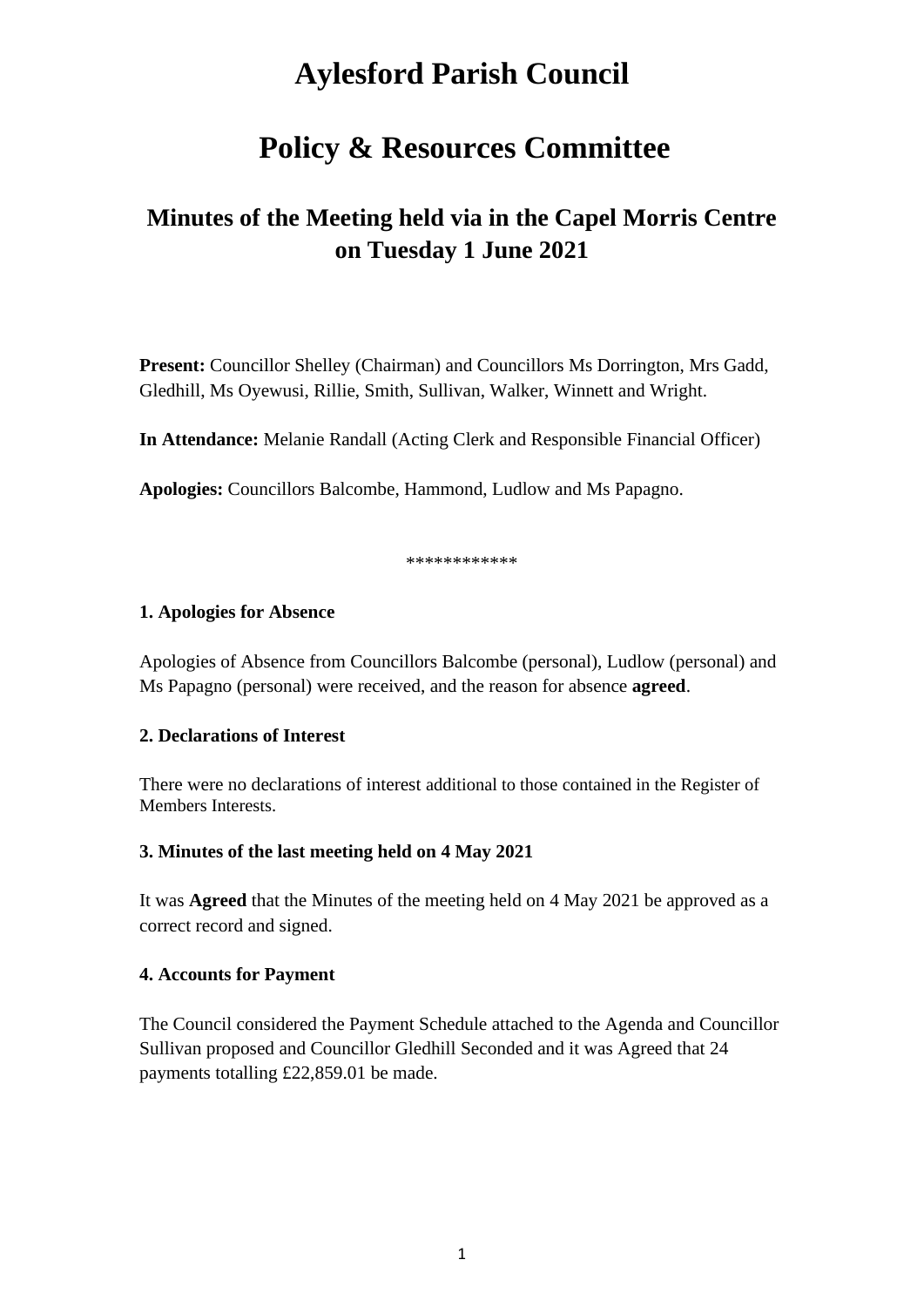### **5. Law and Order**

**5.1 CCTV in High Street** - The Assistant Clerk reported that she had followed this up again since the last meeting but has still not received a response from the company. It was Agreed to remove this item from the agenda, but it can be added again if the need arises. **Closed**

**5.2 Police Report –** April and May Police Report received and noted

# **6. KALC**

Councillor Shelley reported that there had not been a meeting since the last meeting of this committee to report on.

# **7. TMBC/Parish Partnership Panel Meeting**

There had been no meeting of the TMBC/Parish Partnership Panel since the last meeting of this Committee as they have postponed them due to Covid.

# **8. Council Vacancies**

It was Noted that the current Vacancies are

1 – Aylesford South

The Acting Clerk reported that an application had been received for co-option from James Fuller with a brief CV stating the reasons why he wished to join the Parish Council. The Council considered the application and **Agreed** to recommend to Full Council that James Fuller be co-opted.

# **9. Public Convenience Review**

The Acting Clerk reported that TMBC have had a couple of urgent items to attend to but they are hoping to provide the Parish Council with an update within the next couple of weeks. **Ongoing**

# **10. Possible adoption of Aylesford Station**

Councillor Shelley informed members that adopting Aylesford Station would require a payment of £25.00, the station can then be brightened up with things like flowerbeds, hanging baskets, maybe a wall mounted noticeboard. After a discussion it was Agreed to adopt Aylesford Station at a cost of £25.00. **Closed**

# **11. The Governments Welcome Back Fund**

The Acting Clerk reported that TMBC had to submit their action plan by 30 May 2021 to see what/how much they will receive. The Parish Council will be informed in due course of if it has been successful in its application to TMBC for some of this funding. **Ongoing**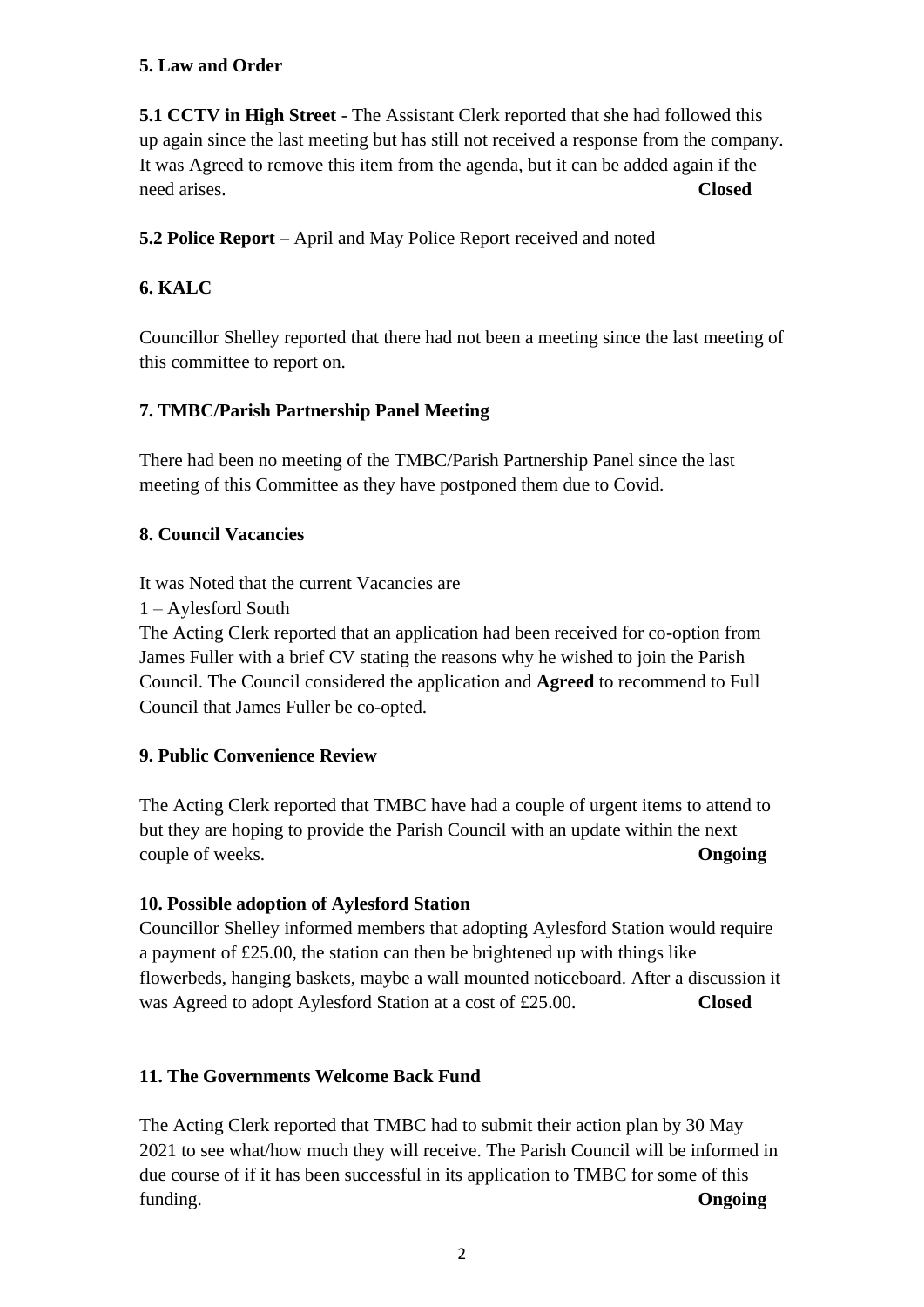#### **12. Donation request from the West Kent Neighbourhood Watch Association**

A request had been received from the above charity for a donation towards their small annual running costs. It was **Agreed** to make a donation of £100.

#### **13. S106 monies from the Pea Field site for the enhancement of Leybourne Lakes**

The Acting Clerk reported that some of the money from the above development will be used to enhance the Leybourne Lakes Country Park approximately 4 miles away. TMBC state that three categories of open space will be provided on site, namely a children's play area, amenity green space and natural/semi natural open space. However; parks and gardens will not be able to be provided on development of this size, therefore a contribution for the enhancement of an existing park/garden is being sought. There are only two in the Borough, Leybourne Lakes and Haysden Country park in Tonbridge. The contributions are sought for the Aylesford part of the Borough which in this case is Leybourne Lakes. It was **Agreed** the Acting Clerk respond with the Parish Councils views that it disagrees with using the S106 money so far away from the development site and would ask if there are any other areas the money could be used for enhancement or indeed development of a new park/garden. **Ongoing**

#### **14. RBLI – Annual Cycle Ride Grant Request**

A request for a donation of £600 towards the cost of the adaptation of three bikes has been received from the RBLI. Last year (2020) the Parish Council made a donation of £550 which was carried forwards to this year and was used to adapt two bikes. It was **Agreed** to make the donation of £600. **Closed**

#### **15. Request of 50% refund of a pre-purchased grave that is no longer needed**

Correspondence had been received requesting the parish Council to but back an unused grave in the Cemetery at 50% of the original purchase price. The Acting Clerk reported that it is not a usual occurrence for the Parish to be asked to buy back the grave. The grave was purchased in 2016 at a cost of £275, therefore it was **Agreed** to buy it back at a cost of £137.50. **Closed**

#### **16. Internal Audit Report – Year End 2020/21.**

The Internal Audit Report was presented to Members and the minor issues discussed and the document noted.

#### **17. Proposed amendment to the Council's Credit Card**

The Acting Clerk proposed to amend the credit limit on the card from £500 to £1,000 which would bring it in line with the amount the Clerk is authorised to spend without approval from Members. She also proposed that the Maintenance Supervisor also